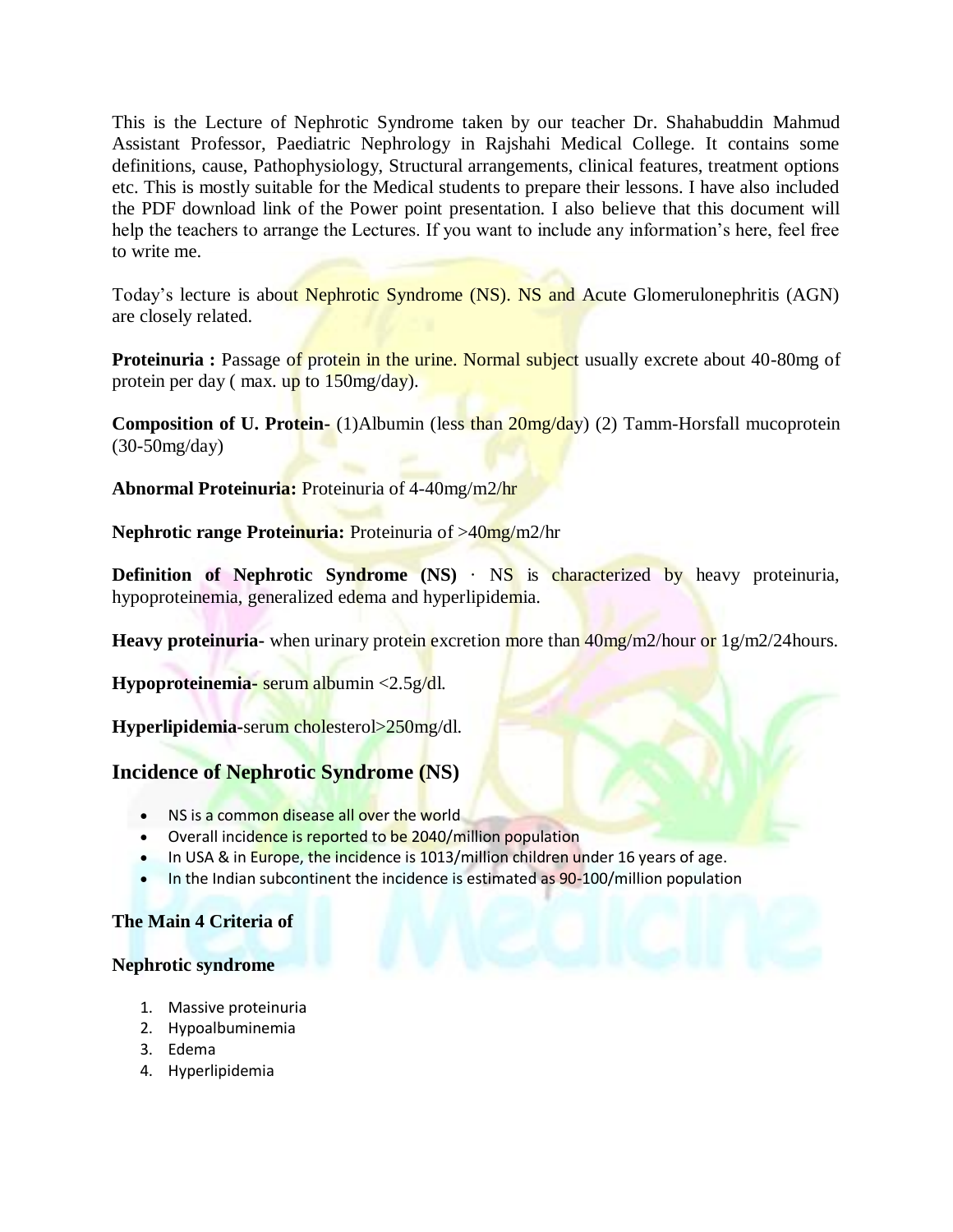### **Nephritic syndrome:**

- 1. Hematuria
- 2. Oliguria
- 3. Azotemia
- 4. Hypertension

### *Glomerular capillary structure:*

The glomerular capillary wall consists of three layers fenestrated endothelial layer, a basement membrane and an epithelial layer.

The GBM consists of a central electron dense layer, lamina densa and two adjacent layers lamina rara interna & externa.

GBM acts as a semi permeable filter preventing the passage of macromolecules allowing fluids and low molecular weight solutes. The passage of molecules with a diameter of more than 4.5 nm is blocked.

### **GBM-epithelial layer:**

Podocytes of the epithelial cells have an important role in the normal functioning of the glomerular slit membrane.

A number of proteins identified on this podocytes critical for the integrity of glomerular filter, eg, Podocin, Nephrin, Synaptopodin, Alpha-actin 4,P-cadherin.

Gene mutation affecting some of the proteins may result in hereditary nephropathies.

# **Types and Causes of Nephrotic Syndrome:**

Primary 95%. It is idiopathic and most common.

- 1. Pure MCD/Minimal Change Nephrotic Syndrome (MCNS) 76.4%
- 2. MCD with mesangial proliferation 2.3%
- 3. Focal segmental glomerulosclerosis 6.9%
- 4. Membranoproliferative GN 7.5%
- 5. Membranous nephropathy 1.5%
- 6. Others 5.4%

### **Secondary 3-5%**

- 1. Infections: HBV, HCV, Malaria, HIV, Syphilis
- 2. Drugs: NSAID, Penicillamine
- 3. Systemic disease: SLE
- 4. Malignancy: Leukaemia, Lymphoma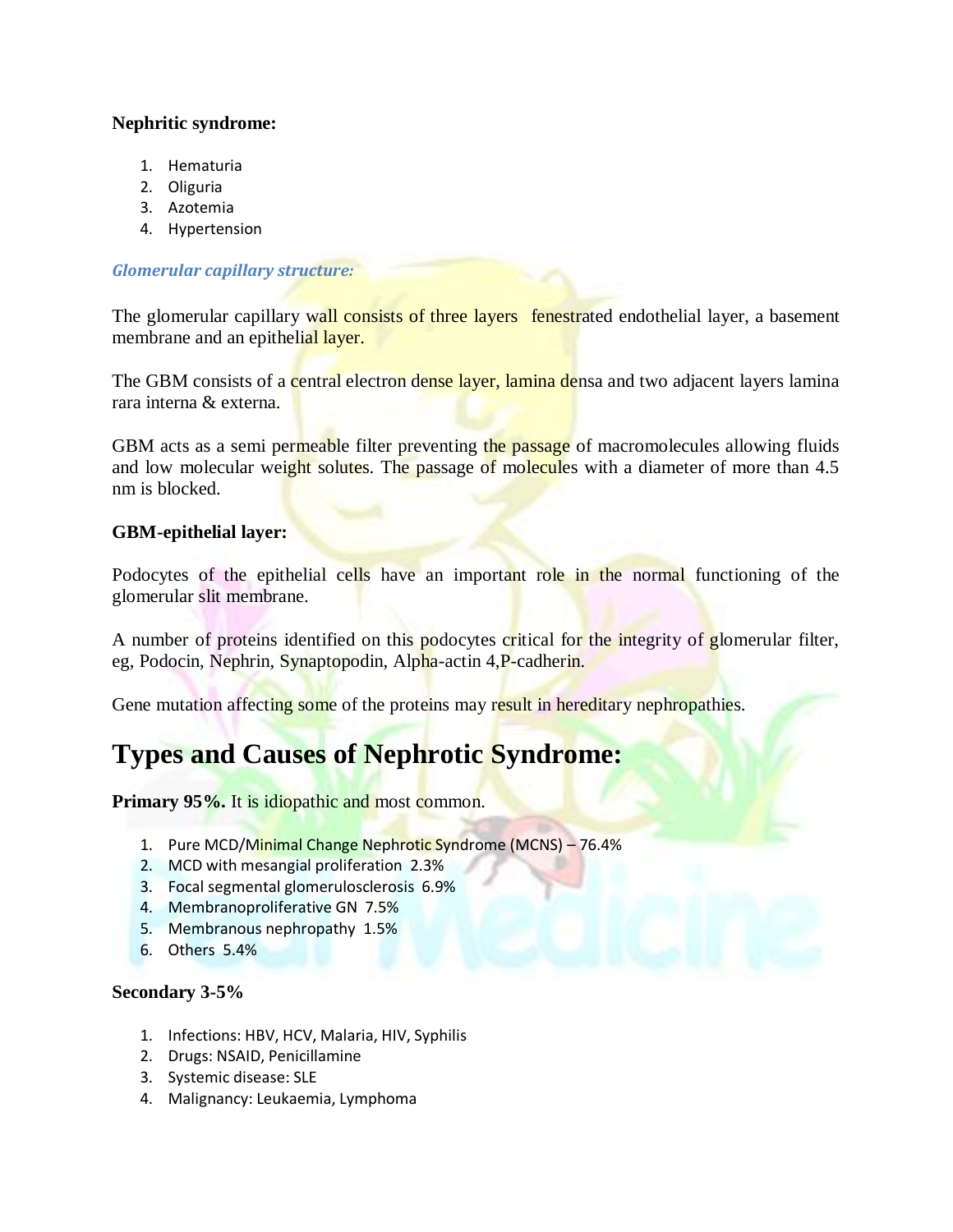### **Important definitions:**

**Remission** - Protein free urine (<4mg/m2/h) for 3 consecutive days.

**Relapse -** proteinuria 3+ or more for 3 consecutive days, after having been in remission **Frequent Relapse -**A Relapser who has 2 or more relapse within 6 months of the initial episode or more than 3 relapses within any 12 months period. **Infrequent Relapser** -a responder who relapses but 3 or less relapses within one year. **Steroid dependent -** Occurrence of 2 consecutive relapses during alternate day prednisolone therapy or within 2 wks. of its discontinuation. **Steroid resistant-** Failure to achieve remission following 8 week' Prednisolone 60mg/m2.

### *Pathogenesis of Minimal Change Nephrotic Syndrome:*

Immunologic mechanism may be involved in the pathogenesis of MCNS. T-cell activation might led to the production of a cytokine that may affect the filtration of proteins by the glomerular capillaries, by interfering with the polyanionic charge or through some other undefined mechanism.

### *Several study results regarding pathogenesis of MCNS has been shown:*

- 1. Diminished cellular immunity
- 2. Low IgG
- 3. Abnormalities of T-lymphocytes cell subsets.
- 4. Increase serum level of soluble IL-2 receptor, IL-8, TNF
- 5. Vascular permeability factor
- 6. Up regulation of the gene for IL-4 and IL-13 in peripheral blood lymphocyte and glomeruli

### *Pathophysiology of Glomerular Leakage of Protein*

The size-selective barrier, which is thought to consist of pores in the glomerularbasementmembrane meshwork, restricts the passage of larger plasma proteins (more than 150 kd).

Investigations have revealed that the defect in minimal-change glomerulopathy results mainly from a loss of charge selectivity, whereas the defect in membranous glomerulonephritis results mainly from a loss of size selectivity.

### *Hyperlipidemia*

HMG co reductase in liver limits the biosynthesis of cholesterol. Hyperlipidemia is related to the severity of proteinuria and hypoalbuminemia. In NS, NS, hypoalbuminemia causes Up regulation of HMG co reductase. Down regulation of lipoprotein lipase, VLDL receptor and hepatic triglyceride lipase. There is increased production of all lipids and decrease in receptor mediated removal of lipoprotein and lipoprotein lipase.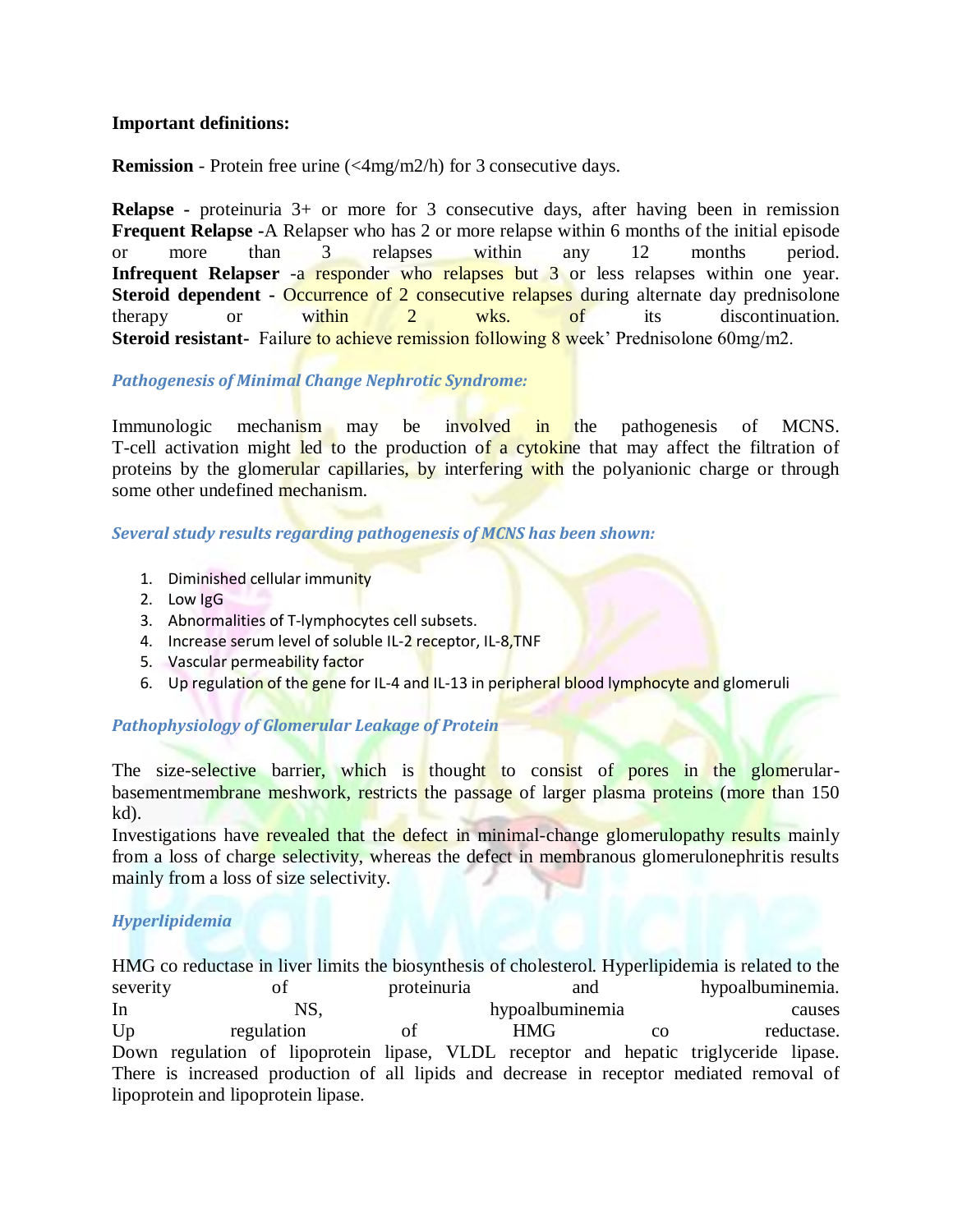**Treatment:** Dietary modification, HMG co reductase inhibitor (atrovastatin, simvastatin etc)

# **Clinical Feature of Minimal Change Nephrotic Syndrome:**

- Onset of MCNS is between 2-6years.
- Onset beyond 8 years associated with significant glomerular injury.
- More in boys 60-70%.
- Insidious onset, with puffiness, gradual involvement of extremities and abdomen, if untreated may become massive

### **Clinical evaluation:**

- The child should be examined to detect any associated infection.
- In MCNS, BP is usually normal. With massive edema it may be elevated. Hypovolemia stimulates several vasoconstricting mechanisms that lead to HTN.
- Features of systemic disorder should be looked for like- fever, rash, joint pain, hepatosplenomegaly and lymphadenopathy.
- Associated ARI is common.
- Mild diarrhoea is not uncommon, probably due to intestinal edema.
- Occasionally generalized swelling may develop acutely and be associated with gross haematuria.

On Previous Post we discussed about some Important definitions, Clinical features, Pathophysiology, Types, Causes etc. In this part of lecture we are going to deals with the Necessary Investigations, Indication for renal biopsy in NS, Specific and Supportive treatment, Complications, Causes of susceptibility to infection in MCNS, Some Conditions Associated with Nephrotic Syndrome with their presentation, responsible organisms and treatment. As the treatment is done with Steroid, there are some adverse effects of using Steroid. The possible outcome also vary in some extent depending upon the steroid dependency.

Some problem based questions and Download link is given below. See here the first part of [Nephrotic Syndrome lecture.](http://pedimedicine.com/nephrotic-syndrome-in-children-lecture-full-part-1/)

# **Investigations for Nephrotic Syndrome:**

### **Urinalysis:**

- 1. 3+ to 4+proteinuria by heat coagulation test or dipstic test.
- 2. 24 hours UTP is the `Gold-standard' but not essential for young children. Spot urinary Protein : Creatinine > 2 is suggestive of nephrotic range of proteinuria.
- 3. Presence of persistent microscopic haematuria suggests the likely hood of significant renal histological lesion.
- 4. Urine culture to exclude UTI.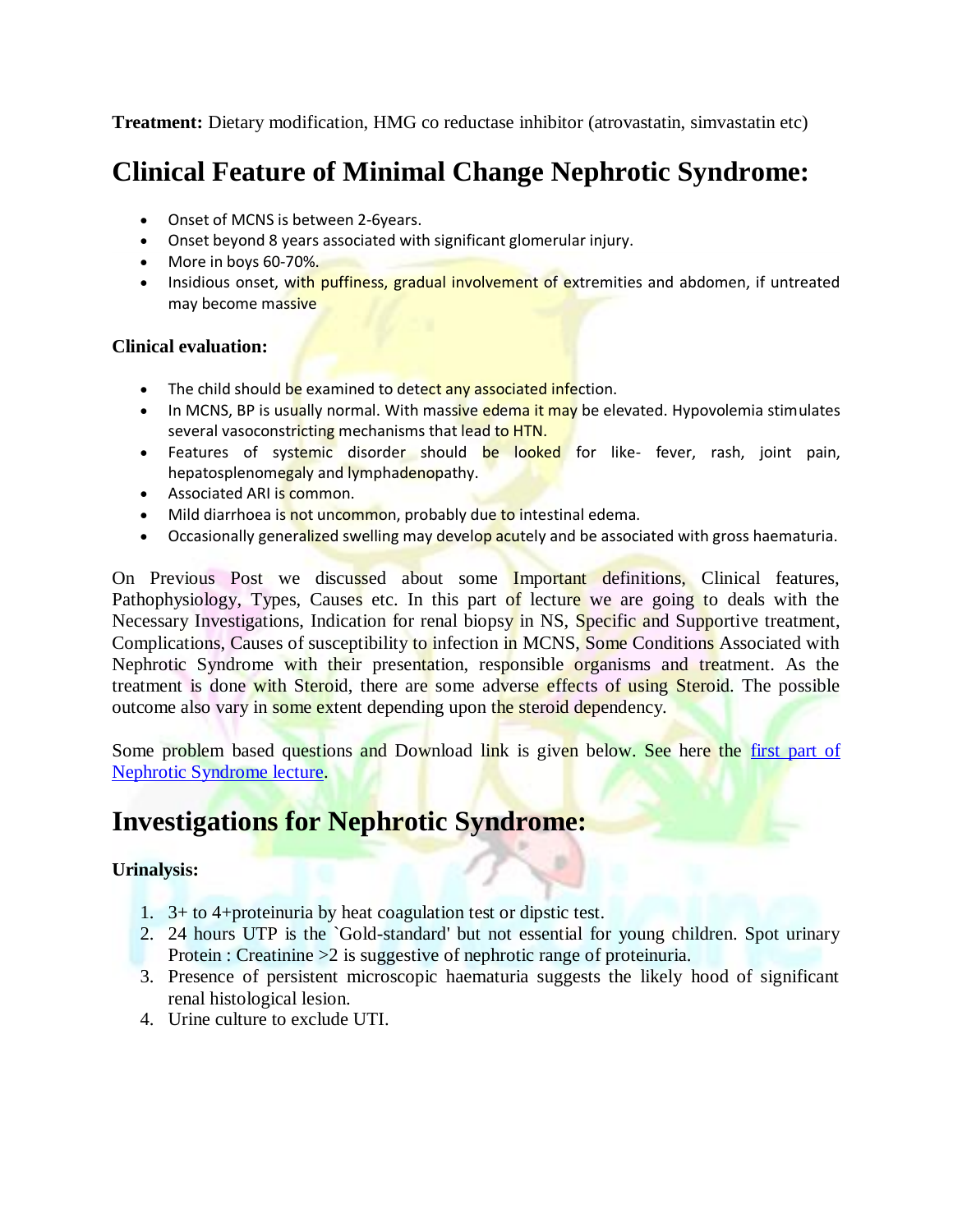### **Proteinuria**

- 1. Selective P-consisting mainly of albumin.
- 2. Non selective P containing significant amount of proteins. higher molecular wt. of (Transferrin & IgG)
- 3. U.P transferrin /U.P albumin= < 0.1 highly selective, >0.2 nonselective, moderately selective. 0.1-0.2

### **Blood :**

- 1. Serum albumin  $\langle 2.5g/dl.$
- 2. STP low with altered A:G ratio.
- 3. Serum cholesterol/Lipid profile TC,LDL, VLDL are increased. HDL normal. ionized Ca is normal.
- 4. Calcium total Ca is reduced but Blood-cont.
- 5. Blood urea & serum creatinine are usually normal in MCNS.
- 6. Serum electrolyteshyponatraemia. occasional
- 7. Complement: C3,C4 normal
- 8. Serum IgG reduced, IgM raised.
- 9. Hepatitis B serology, AntiHCV,
- 10. CBC, Blood grouping.

### **Other investigations:**

- 1. USS KUB
- 2. CXR
- 3. Renal biopsy. It is not needed usually except in below situation

### **Indication for renal biopsy in Nephrotic Syndrome:**

### **At onset**

- 1. Age  $\langle$ 1 yr or  $>$ 16 yrs.
- 2. Persistent macro/microscopic haematuria
- 3. Low C3 level
- 4. Sustained HTN
- 5. Impaired RFT, not attributable to iv hypovolumia
- 6. Presence of extrarenal features; arthritis, rash, lymphadenopathy.

### **After initial therapy**

- 1. Steroid resistance initial or late
- 2. Before starting treatment with Cyclosporin A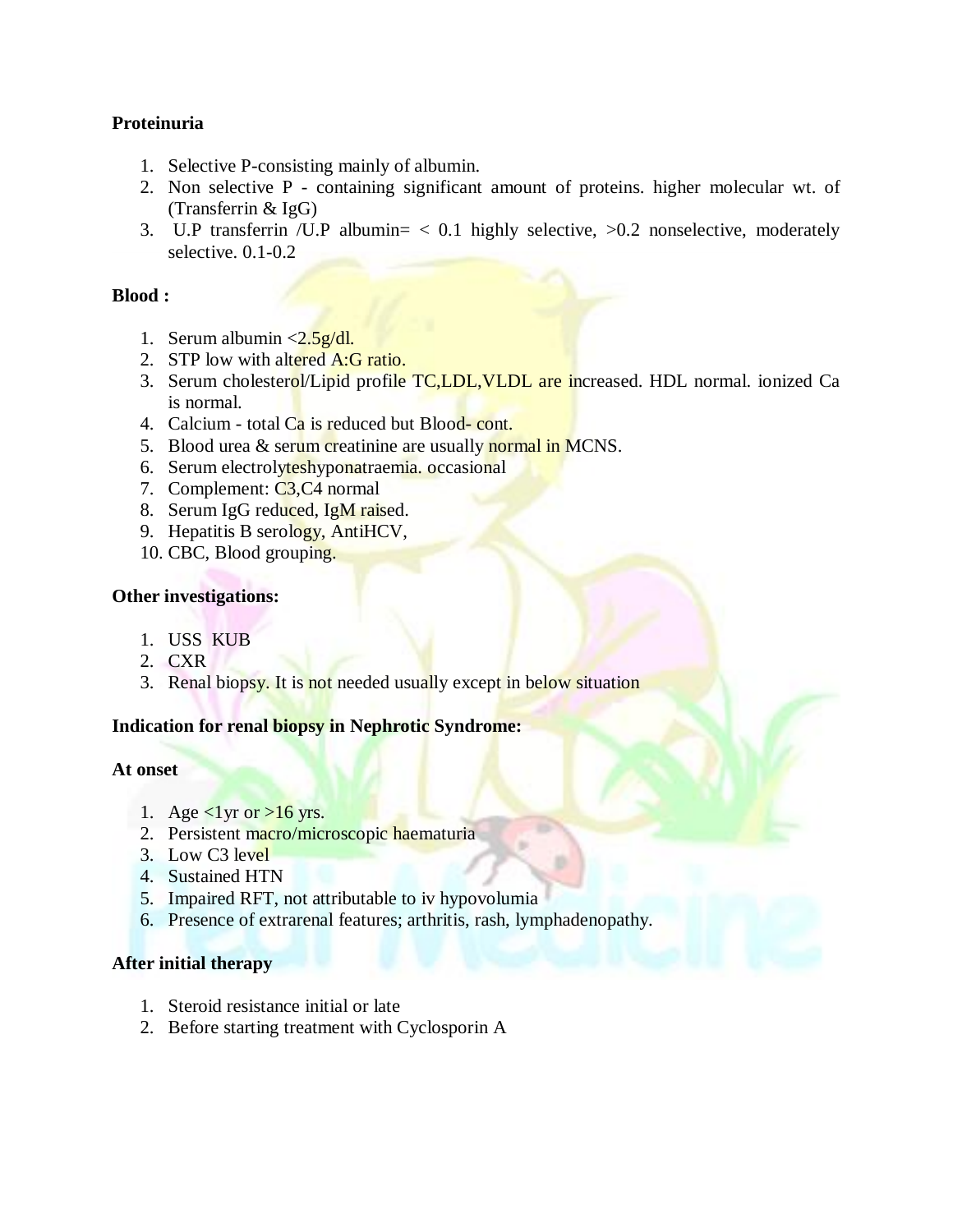# **Management of MCNS**

## **Specific treatment:**

### **Treatment of initial episode (ISKDC/Modified)-**

Oral prednisolone 60mg/m2/day(or 2mg/kg/day) daily in 2-3 divided doses for 6weeks, followed by 40mg/m2/day(or1.5mg/kg/day) as a single morning dose on alternate day for 6 weeks.

#### **Prolong initial treatment results longer remission and fewer relapses.**

A meta analysis published by an Australian group- shows that children in their first episode should be treated for at least 6 months.

First 2 month of which are according to the ISKDC regimen.

In month 3-6 - alternate day treatment, the dose being reduced by 25% every 4 weeks.

#### [Ref. Hodson et al. Arch Dis Child 2000;83:45-51.]

Subsequent courses Relapses are treated with oral prednisolone  $60mg/m<sup>2</sup>/day$  daily in 2-3 divided doses until the urine become protein free for 3 consecutive days, followed by 40mg/m2/day as a single morning dose on alternate day for 4 weeks.

#### General care: General care should strictly maintain.

- 1. Diet- a balanced diet consisting of  $1.52g/kg$  day of proteins & adequate calorie for age is recommended.
- 2. Fat should constitute no more than 30% of total calories.
- 3. Complex carbohydrates are preferred over simple sugars.
- 4. Salt restriction(2mmol/kg/day) with avoidance of salted snacks in edematous HTN pts.
- 5. Drugs: Furosemide with or without Spironolactone may be tried. Oral Penicillin 25-40 Mg/Kg/Day sometimes given.

### **Complications of Nephrotic Syndrome:**

- 1. Infections: Cellulitis, peritonitis, UTI, pneumonia, meningitis, pyogenic infection of bone and joints, T. varicella, measles, fungal infection.
- 2. Hypovolemia
- 3. Thromboembolism
- 4. Hyperlipidemia
- 5. Acute renal failure
- 6. Hyper lipidemia
- 7. Malnutrition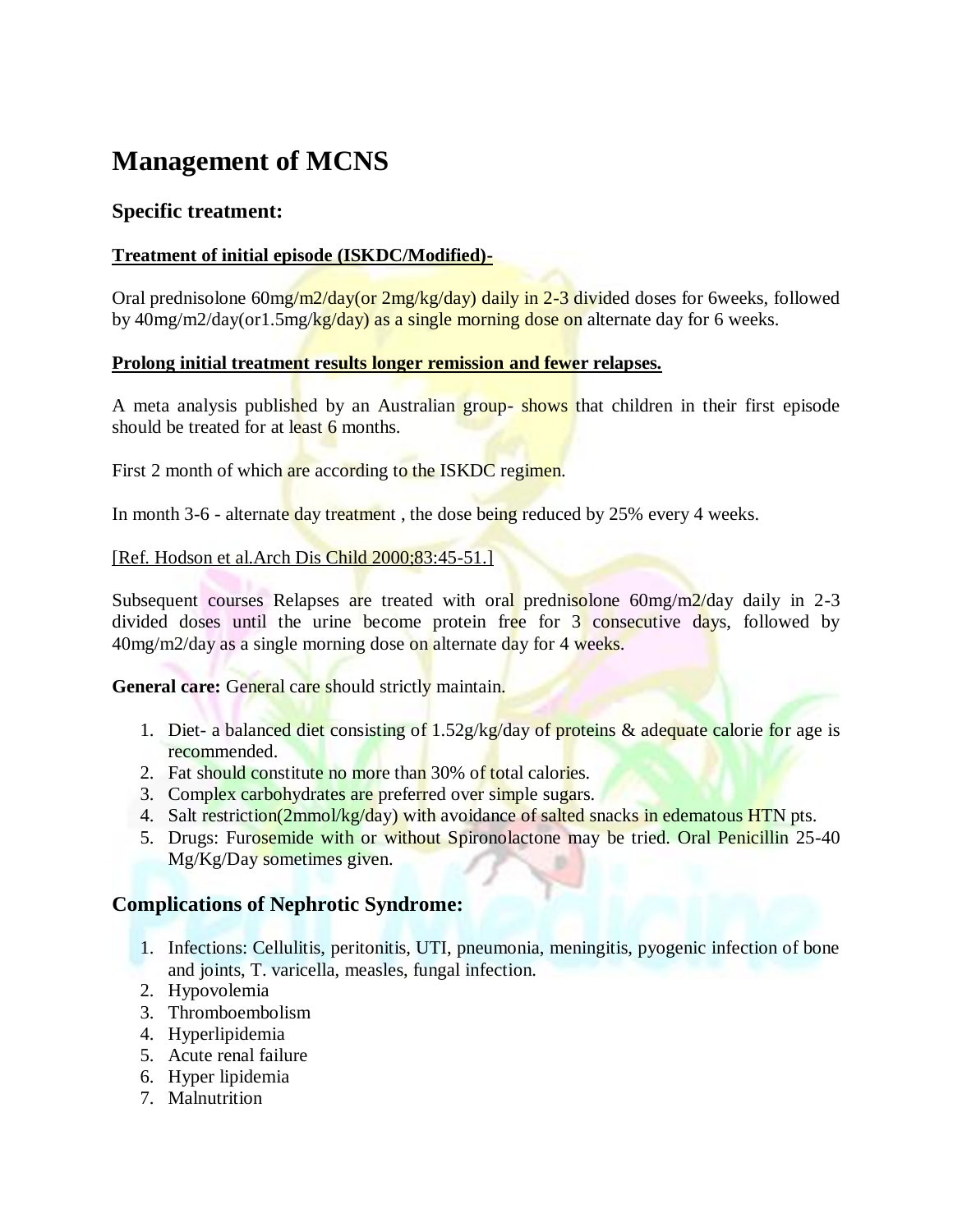### **Factors predisposing to thrombosis in MCNS**

- 1. Thrombocytosis
- 2. Increase platelet aggregability
- 3. Increased plasma concentration of clotting factors: factor V,VII,VIII,X, fibrinogen.
- 4. Accelerated thromboplastin generation
- 5. Reduced antithrombin III
- 6. Hypovolemia
- 7. Corticosteroid therapy

### **Causes of susceptibility to infection in MCNS**

- 1. Low plasma IgG
- 2. Low serum factor B
- 3. Impaired opsonization
- 4. Impaired lymphocyte transformation
- 5. Drug induced immunosuppression

# **Some Conditions Associated with Nephrotic Syndrome:**

## **Peritonitis**

- 1. Presentation-abdominal pain, diarrhoea, vomiting.
- 2. Organisms-Pneumococci, E. coli, H. influenzae.
- 3. Treatment- iv ceftriaxone/cefotaxime/ampicillin with aminoglycoside for 10-14 days.

### **Pneumonia**

- 1. Presentation-Fever, taccypnoea, cough.
- 2. Organisms- Pneumococci, H. influenzae.
- 3. Treatment- oral amoxycillin/Cephalexin/Amoxiclavor Ampicillin with aminoglycoside for 7-10 days in severe infections.

### **Cellulitis**

- 1. Presentation-Redness, tenderness or induration.
- 2. Organisms- Beta haemolytic streptococci, Pneumococci, H. influenzae, staphylococci.
- 3. Treatment- I/V cloxacillin with ceftriaxone till resolution of indurations followed by oral cloxacillin and cefixime for 10 days.

## **UTI**

- 1. Presentations-usually asymptomatic, non response to steroid, occasional fever, dysuria.
- 2. Organisms: Gram-ve E.coli, pseudomonas, klebsiella.
- 3. Treatment- iv antibiotic(combination) according to culture sensitivity 7-10 days. Withdraw of steroid unless f/up c/s is sterile.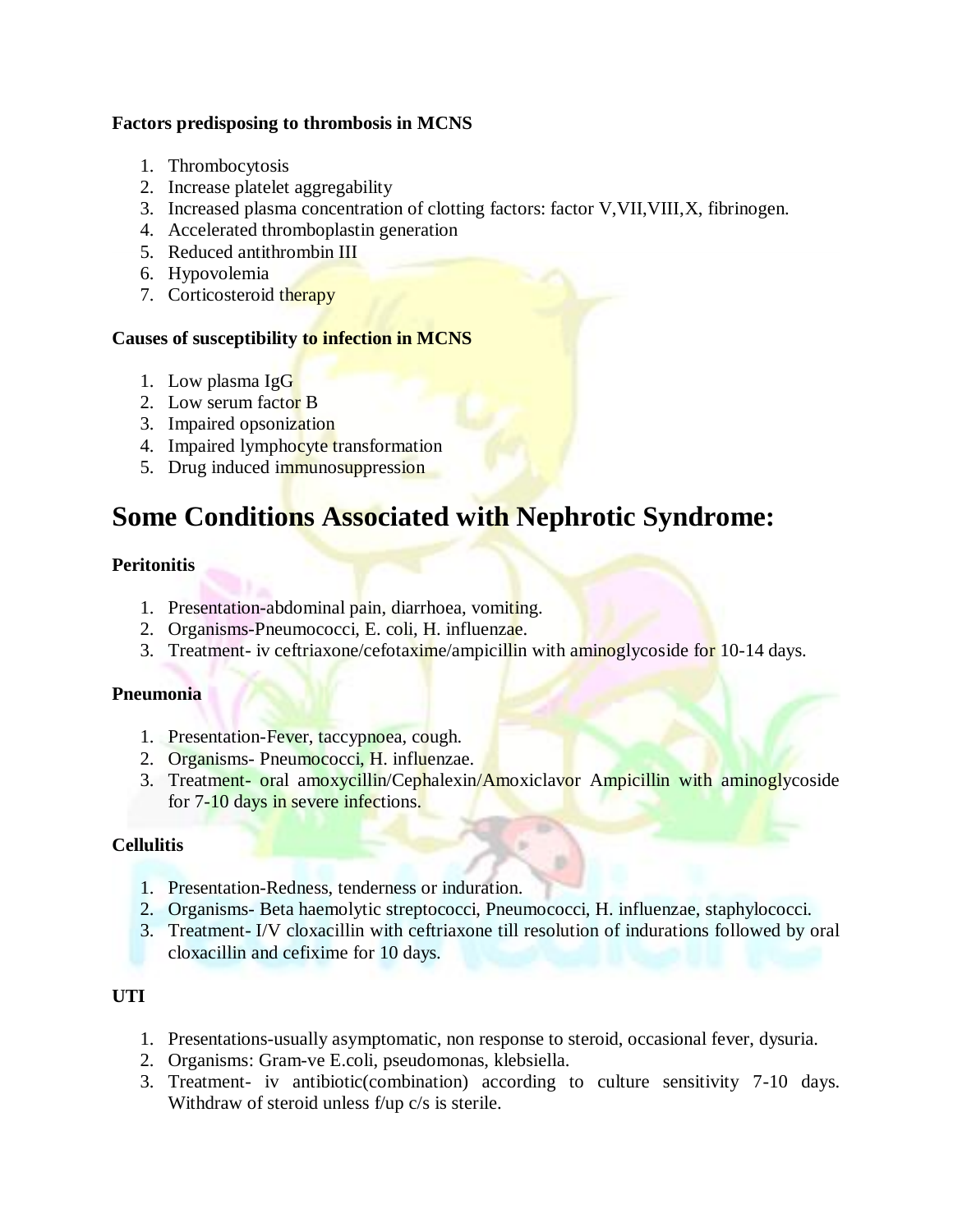### **Fungal infections**

- 1. Presentation- pulmonary infiltrate, persistent fever, unresponsiveness to antibiotics, sputum or urine shows septate hyphae.
- 2. Organisms-Candida, Aspergillus spp.
- 3. Treatment: Skin mucosa-Fluconazole for 10-14 days and Systemic- Amphotericine B for 14-21days.

### **Adverse effects of steroid**

Cushingoid feature, Acne, Hirsutism, HTN, Sub capsular cataract, Osteopenia, Avascular necrosis, Glycosuria, Short stature, Suppressed adrenal activity, Immunocompromised state and prone to infection.

## **Outcome in Nephrotic Syndrome:**

### **Steroid Sensitive NS:**

- 1. The ultimate outcome in MCNS is excellent with most children getting completely cured by the age of 10-15 yrs.
- 2. In a given patient, it is not possible to predict the course or the age at which cure might take place.
- 3. The family should be encouraged to focus on the general well being, growth  $\&$ development and schooling of the child.
- 4. Unnecessary restriction on diet and activity must not be imposed.

33% ---suffers from only one attack, stopping the corticosteroid treatment and a cure takes place usually after 3 or 4 episodes, which responds to standard course of corticosteroid. 10-20% --- experience relapse after

40-50% --- experience frequent relapse.

### **Steroid Resistant NS:**

- 1. Steroid resistant NS is difficult to treat, the long term prognosis is often poor.
- 2. In children with FSGS, a trial may be given with I.V. Methylprednisolone, and oral cyclophosphsmide. Cyclosporine may also be used.
- 3. ACE Inhibitors and ARB may be used to reduce the intensity of proteinuria.
- 4. Hypertension should be strictly controlled.

# **Problem Based Questions:**

Q1: A 5 year old boy admitted with swelling of whole body and scanty micturation for 15 days. His blood pressure was 90/60 mmHg and bedside urine albumin was 4+. What is your diagnosis and Treatment?